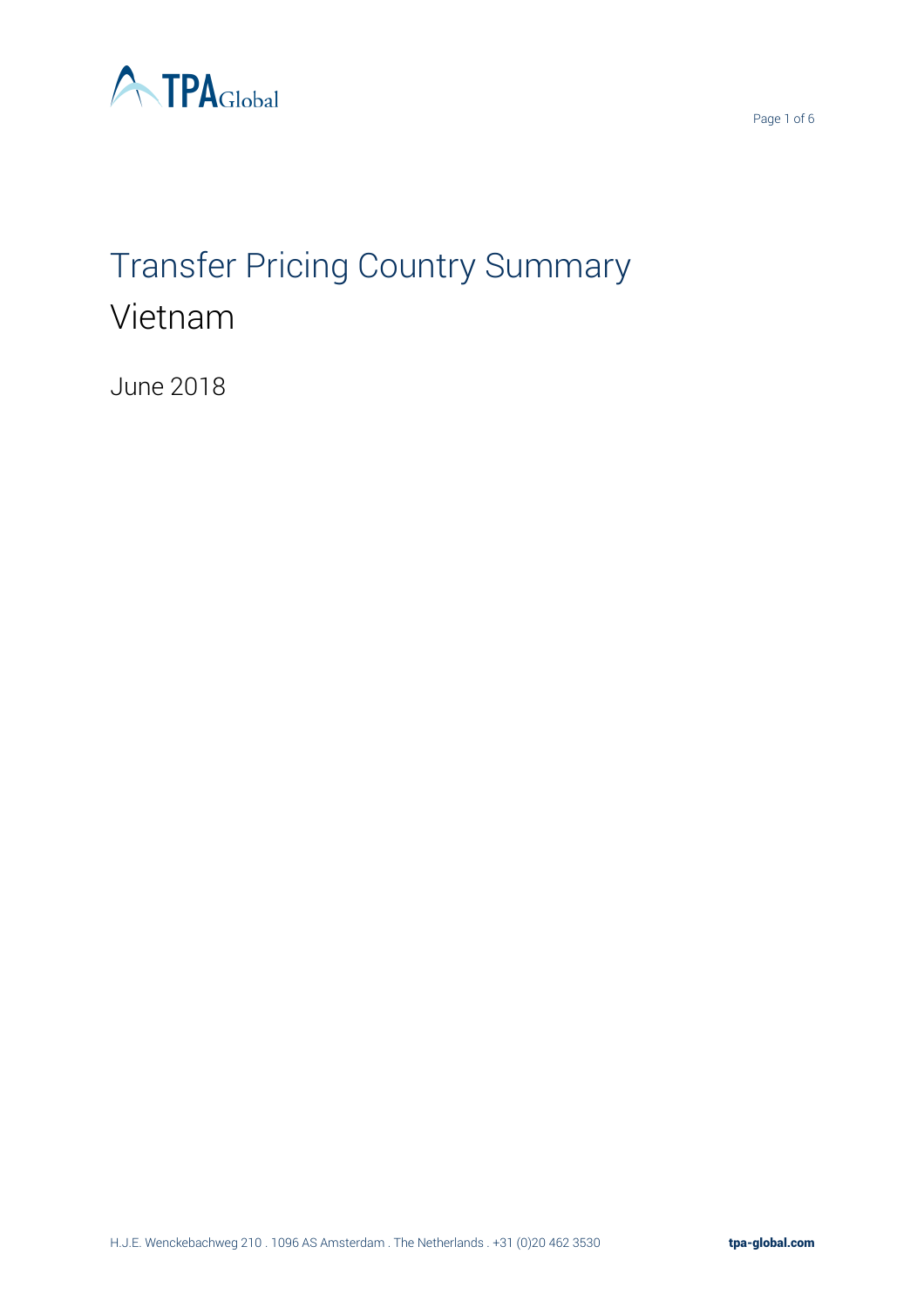

# Legislation

## Existence of Transfer Pricing Laws/Guidelines

The legal framework for transfer pricing was introduced by the in Article 9 of Foreign Investment Law 1996, requiring parties of joint ventures to value the in-kind capital contribution on the market price basis. Furthermore, the circulars adopted by the Ministry of Finance, namely Circular 74/1997-TC-TCT, Circular 89/1999/TT-BTC and Circular 13/2001/TT-BTC are specifically applicable for foreign direct investment companies and provide guidance for tax authorities in determining tax liability for this type of companies. Formal transfer pricing guidelines and documentation requirements have been finalized and released by the Ministry of Finance Circular No. 117/2005/TT-BTC. Some legal framework is also defined under the Circular 60/2007/TT-BTC, Circular 28/2011/TT-BTC in guiding the Law on Tax Management

On 22 April, 2010, the Ministry of Finance introduced comprehensive transfer pricing regulations in Circular 66/2010/TT-BTC, effective as of June 6, 2010. Circular 66 provides guidance on the implementation of the provisions on the determination of market prices in business transactions between affiliated parties, as a basis to declare income tax liability of business.

On 24 February 2017, the government released transfer pricing decree No. 20/2017/ND-CP (and Circular 41/2017/TT-BTC dated 28 April 2017) which replace Circular 66/2010/TT-BTC: "*Providing tax administration applicable to enterprises having controlled transactions"* which took effect from 1 May 2017. The decree presents stricter regulations which are based on OECD guidelines and BEPS actions, and includes three-tiered transfer pricing documentation requirements, new transfer pricing declaration forms, and guidance on the deductibility of related-party expenses and interest.

## Definition of Related Party

Organizations producing and trading goods and services perform business transactions with affiliated parties, are obliged to declare and define the obligations of enterprise income tax in Vietnam. The purchase, sale, exchange, rent, lease, transfer or assignment of goods and services in the business process between affiliated parties, except business transactions between enterprises in Vietnam with affiliated parties relating to products subject to price adjustment of the State, shall comply with the provisions of the law on prices.

According to Circular 66, parties shall be deemed to be "associated" when:

- One party is involved directly or indirectly in administration, control, capital contribution or investment in any form in the other party; or
- Both or all parties are directly or indirectly managed or controlled by another (third) party or both or all parties make capital contribution or invest in any form in another (third) party; or
- Both or all parties participate directly or indirectly in administration, control of, capital contribution to or investment in any form in another (third) party.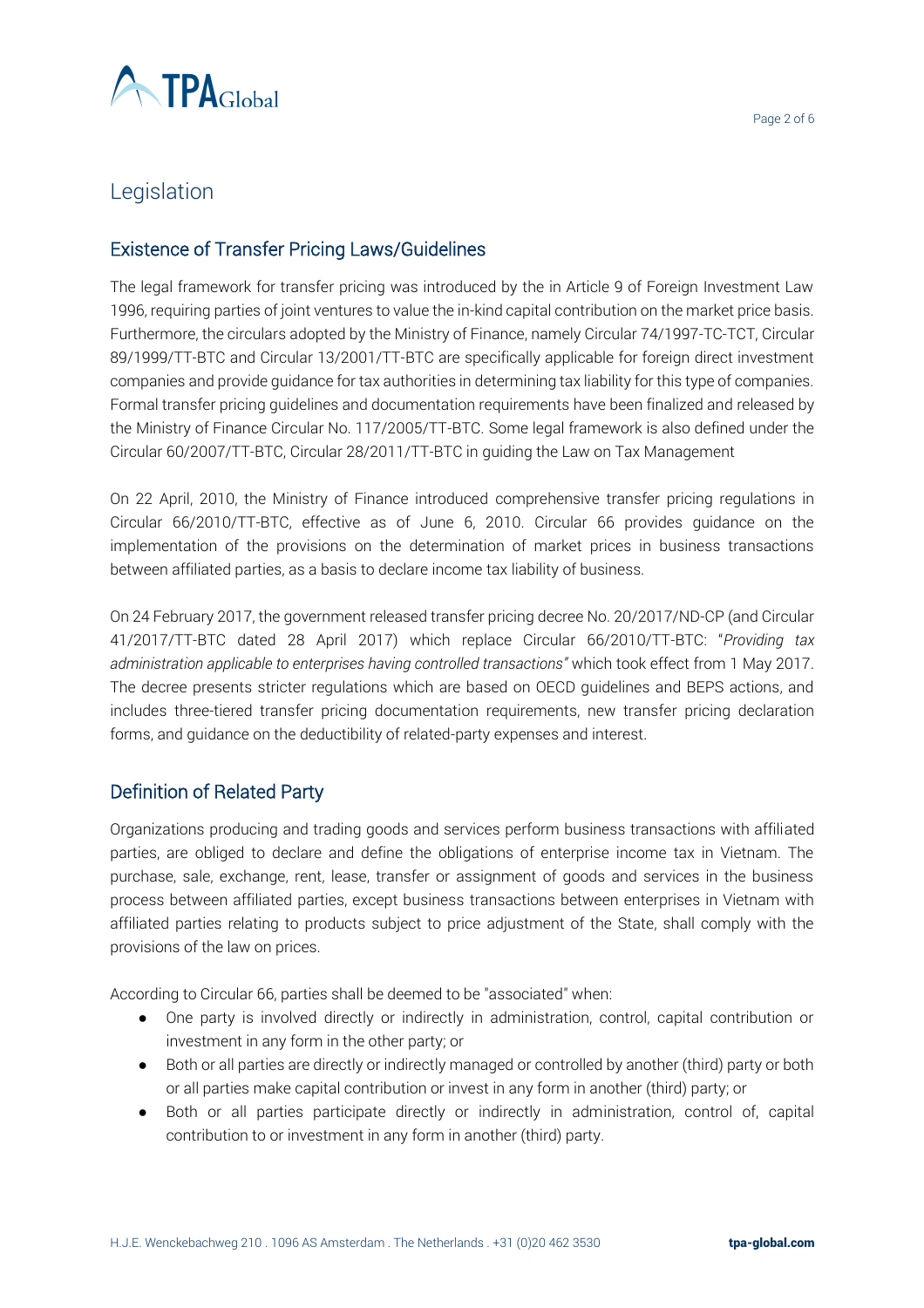



Related parties defined in Decree 20/2017/ND-CP refer to the relationship of one of the following cases:

- a) A party participates directly or indirectly in the management, control or equity of the other, or puts investment in the other;
- b) Parties participate directly or indirectly in the common management, control, or the capital of or put investment in, other parties.

2. Related parties referred to in Clause 1 of this Article shall be subject to the following specific provisions:

- a) An enterprise participates directly or indirectly in at least 25% of equity of the other enterprise;
- b) Both enterprises own at least 25% of equity in which a third party participates directly or indirectly;
- c) An enterprise is the shareholder who has the greatest ownership of equity of the other enterprise, or participates directly or indirectly in at least 10% of total share capital of the other enterprise;
- d) An enterprise guarantees or offers another enterprise a loan under any form (even including third-party loans guaranteed by financing sources of related parties and financial transactions of same or similar nature) to the extent that the loan amount equals at least 25% of equity of the borrowing enterprise and makes up for more than 50% of total medium and long term debts of the borrowing enterprise;
- e) An enterprise appoints a member of the executive board responsible for the leadership or control of another enterprise provided the number of members appointed by the former accounts for more than 50% of total number of members of the executive board responsible for the leadership or control of the latter; or a member appointed by the former has the right to decide financial policies or business activities of the latter;
- f) Both enterprises appoint more than 50% of membership of the executive board or have one member of the executive board authorized to decide financial policies or business activities who is appointed by a third party;
- g) Both enterprises are managed or controlled in terms of their personnel, financial and business activities by individuals, each of whom is in one of the following relationships with the others such as a wife, husband, natural/foster father, natural/foster child, natural/foster older/younger sibling, brother/sister-in-law, maternal/paternal grandfather/grandmother, maternal/paternal grandchild, and maternal/paternal aunt, uncle and sibling;
- h) Both business entities have transactions, either between their head offices and permanent establishments or between permanent establishments of overseas entities or individuals.
- i) One or more enterprises is/are put under control of one individual through either his/her capital participation into that enterprise or his direct involvement in administration of that enterprise;
- $j$  k) In other cases where an enterprise is in reality under management of, or control of decision on, business activities of the other enterprise.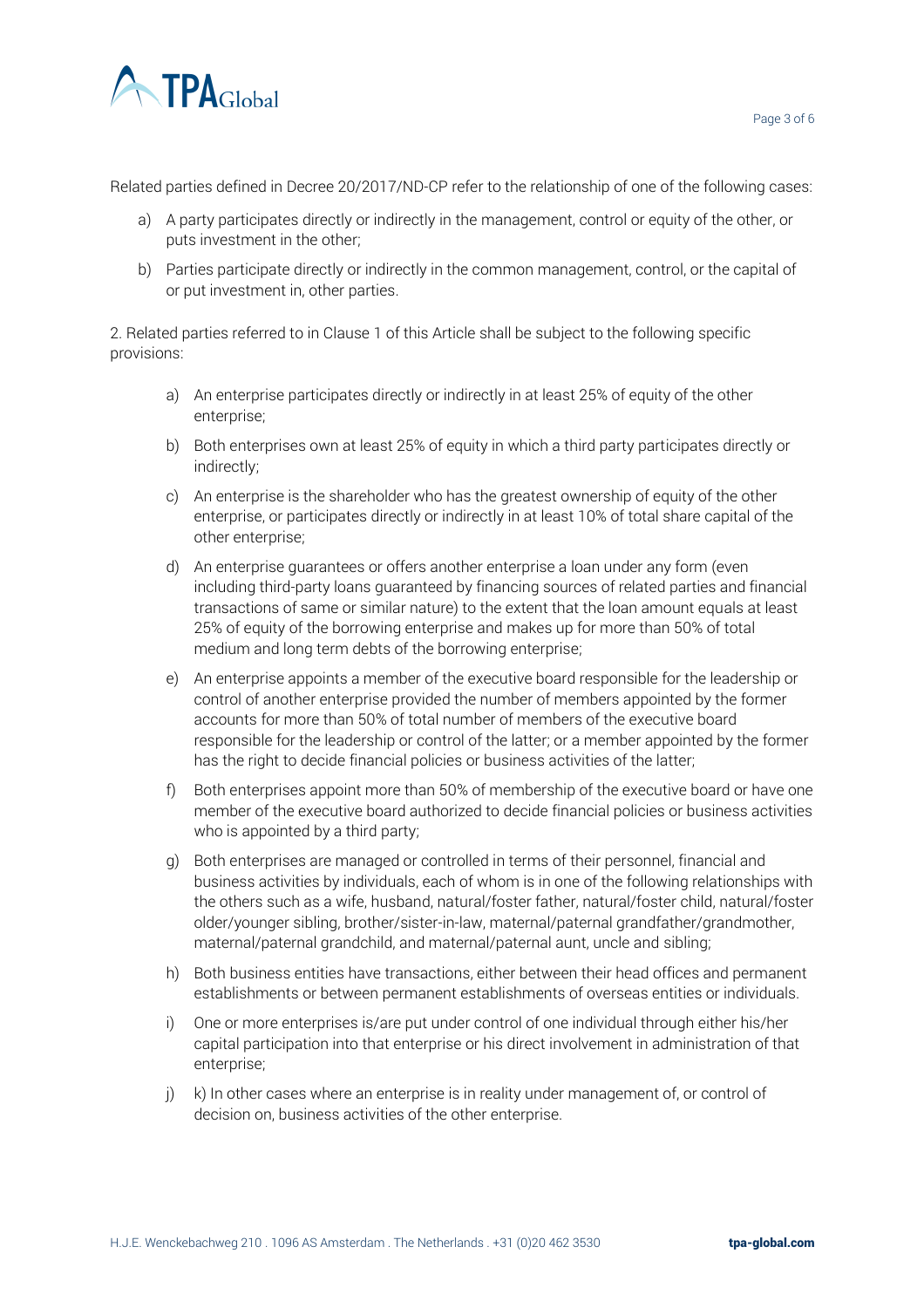

## Transfer Pricing Scrutiny

On May 21, 2012 the Ministry of Finance approved the Action Plan for Transfer Pricing Management, under Decision 1250/QD-BTC, effective as dated. Accordingly, during the period 2012-2015, at least 20% of the annual tax audits or inspection is subject to transfer pricing audits. The Action Plan mainly focuses on assessing the transfer pricing risks.

In addition, Law No.21/2012/QH13 dated on November 2, 2012 amends and supplements some articles of the Law on Tax Administration. Multinationals that report consistent losses while continue to expand operation can expect to be scrutiny from tax authority.

Furthermore, the European Commission, together with the OECD and World Bank has also implemented a project assisting Vietnam to improve the tax regulations and tax administration for international taxation focusing on transfer pricing for the period 2012–2013 (EU Project).

## Transfer Pricing Penalties

According to the amended Tax Administration law, effective as of July 1, 2016, tax authorities may make adjustments to corporate income tax liability in the following cases:

- Failure to disclose, or incomplete disclosure, of related party transactions;
- Failure to produce information, documents or source documents within 30 days of a request by the tax authority;
- Intentional erroneous application of the provisions of the Circulars and failure to produce required documentation within 90 days of the date of request by the tax authority.

Administrative penalties ranging from VND 500,000 to VND 5 million may be imposed for failure to comply with transfer pricing documentation and disclosure requirements. The penalty also includes late payment interest charges of 0.03 percent per day on overdue. In addition, tax evasion or fraud is subject to one to three times the tax liability amount.

## Advance Pricing Agreement (APA)

Law No.21/2012/QH13 dated on November 2, 2012 amends and supplements some articles of the Law on Tax Administration. The supplement includes mechanisms for prior agreement on the valuation method (APA) in transfer pricing in foreign investment enterprises. The APA mechanism facilitates the collection of operating revenues and losses reduction; and encourages the initiative from FDI enterprises in business planning and implementation of tax obligations.

Tax authority honors APAs with taxpayers and tax authorities in foreign countries with which Vietnam has signed an agreement to avoid double taxation and tax evasion. Until now, Vietnam has signed 79 tax agreements with its trading partners.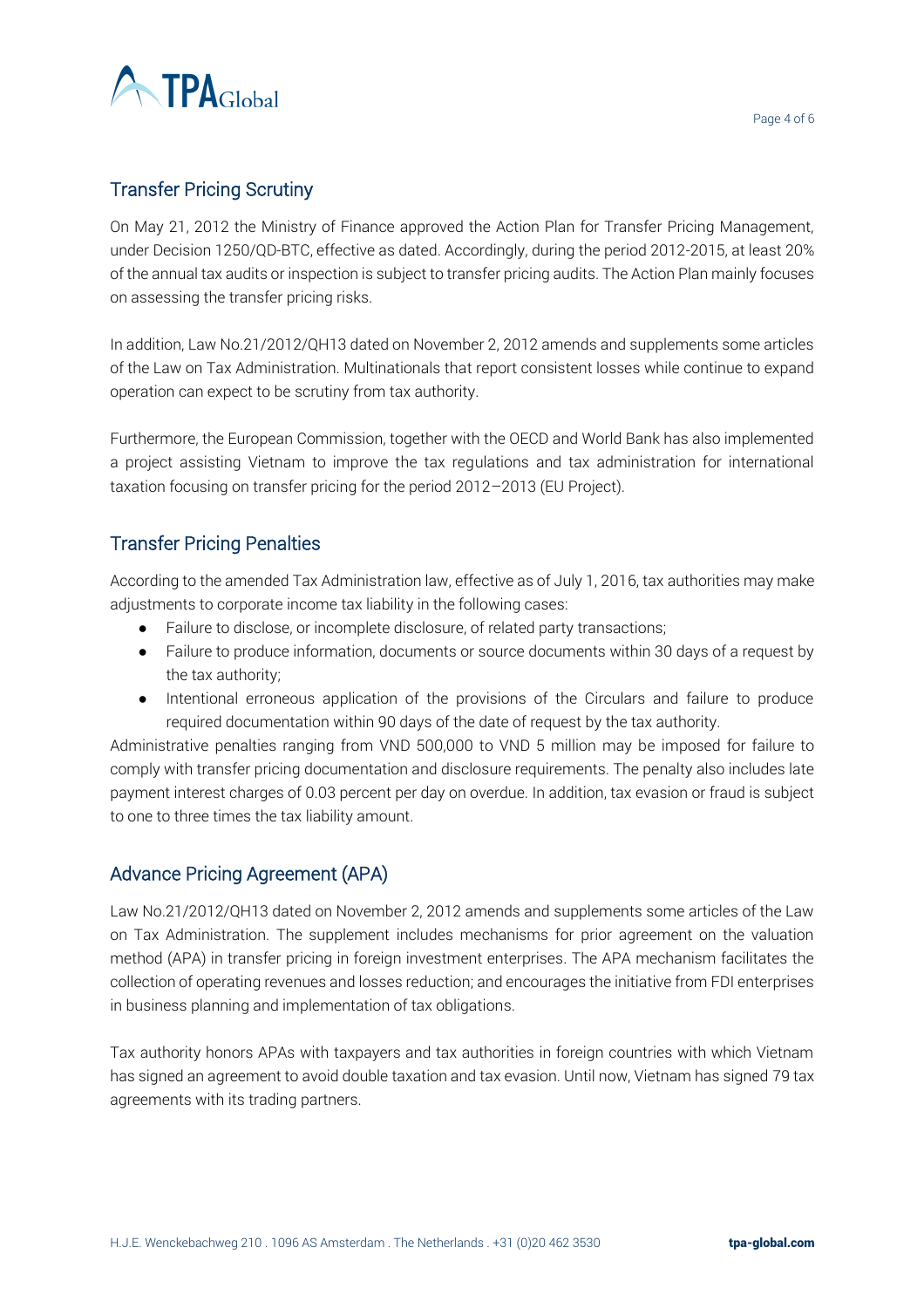

# Documentation And Disclosure Requirements

#### Tax Return Disclosures

Taxpayers are required to file Form 01, 02, 03, 04 (where applicable) (under Circular 41/2017/TT-BTC) to disclose their transactions with related parties, the details of these transactions and the transfer pricing methods used to calculate the prices in these transactions. The disclosure form must be submitted together with the corporate income tax return, which must be filed within 90 days of the close of the fiscal year.

Required disclosures include the types and values of transactions, transfer pricing methods, names of related parties, nationality, tax code (if applicable) and their addresses.

#### Level of Documentation

Under Decree 20, a three-tiered transfer pricing documentation was introduced where affected taxpayers are obligated to prepare and maintain a master file, a local file, and country-by-country report.

#### Record Keeping

Thus, the documentation must exist at the time of the transfer pricing transaction.

#### Language for Documentation

Documentation for submission to the tax authority should be in Vietnamese. Documents in foreign language must be translated into Vietnamese. Taxpayers are liable for the accuracy of the translation.

#### Small and Medium Sized Enterprises (SMEs)

Under the new Decree, a taxpayer is exempt from preparing transfer pricing documentation if one of the following applies:

- The taxpayer has revenues below VND 50 billion and the total value of related-party transactions is below VND 30 billion during the tax period;
- The taxpayer has revenues below VND 200 billion, exercises only simple functions, and has the following ratios of earnings before interest and tax to revenue on its business:
	- 5% distribution;
	- 10% manufacturing;
	- 15% processing.
- The taxpayer concludes an APA and submits annual APA reports

#### Deadline to Prepare Documentation

The transfer pricing documentation shall be prepared before the submission date of the annual tax return.